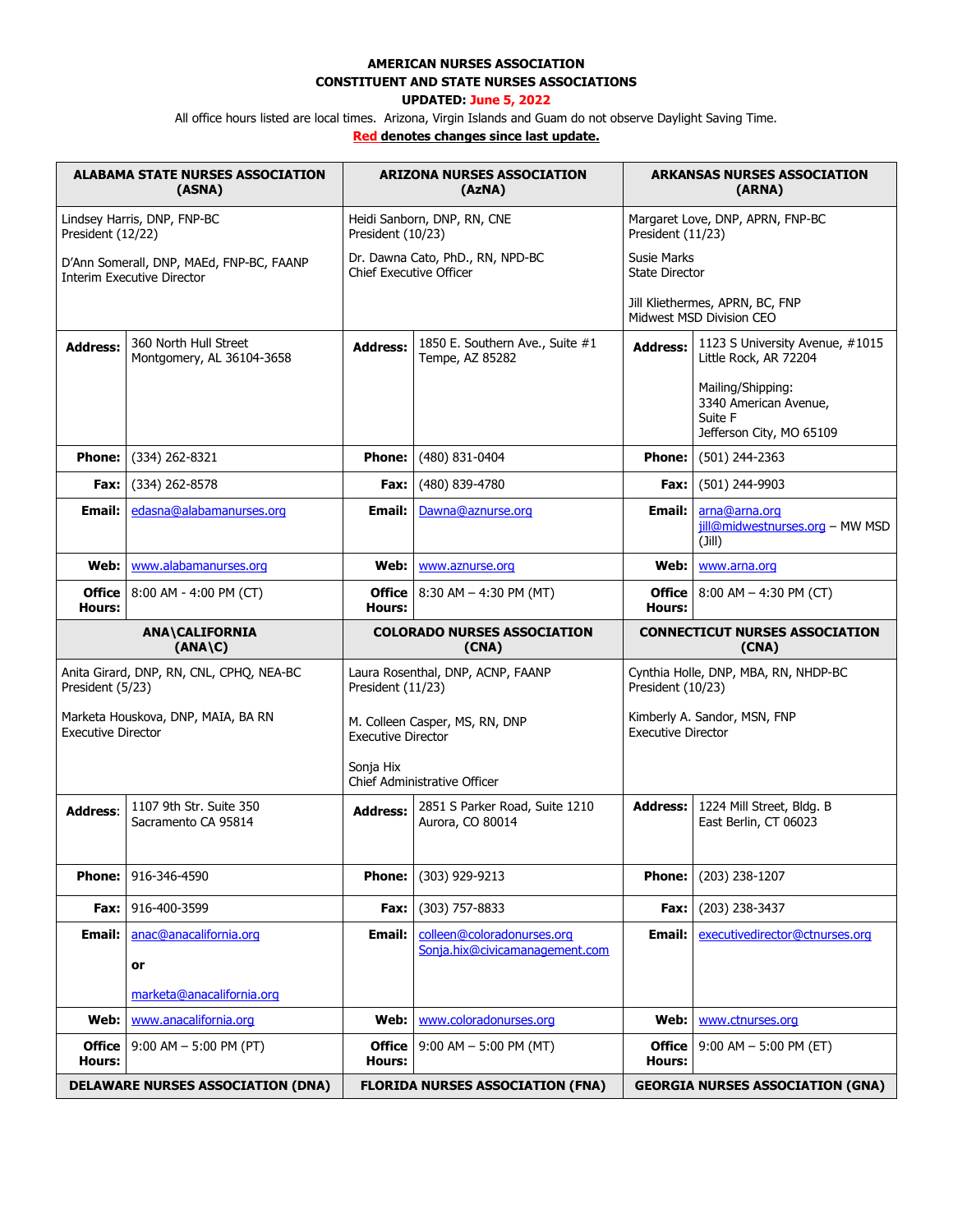| Leslie Verruci, MSN, RN, APRN-BC<br>President (12/22)                    |                                                                    | Janice Adams, Phd, MPA, BSN, RN<br>President (09/23)               |                                                                     | Dina Hewett, PhD, RN, NEA-BC<br>President (10/23)                                    |                                                                                   |
|--------------------------------------------------------------------------|--------------------------------------------------------------------|--------------------------------------------------------------------|---------------------------------------------------------------------|--------------------------------------------------------------------------------------|-----------------------------------------------------------------------------------|
| Christopher Otto, MSN, RN, CHFN, PCCN, CCRN<br><b>Executive Director</b> |                                                                    | Willa Fuller, BSN, RN<br><b>Executive Director</b>                 |                                                                     | Chief Executive Officer                                                              | Matthew (Matt) Caseman                                                            |
| <b>Address:</b>                                                          | 4765 Ogletown-Stanton Road,<br>Suite L10<br>Newark, Delaware 19713 |                                                                    | <b>Address:   PO Box 536985</b><br>Orlando, FL 32853-6985           |                                                                                      | Address: 3032 Briarcliff Road, NE<br>Atlanta, GA 30329-2655                       |
| <b>Phone:</b>                                                            | (302) 733-5880                                                     | <b>Phone:</b>                                                      | (407) 896-3261                                                      | <b>Phone:</b>                                                                        | (404) 325-5536                                                                    |
| Fax:                                                                     | Not Available                                                      | Fax:                                                               | (407) 896-9042                                                      | Fax:                                                                                 | (404) 325-0407                                                                    |
| Email:                                                                   | contactdna@denurses.org                                            | Email:                                                             | Info@floridanurse.org                                               | Email:                                                                               | matt.caseman@georgianurses.org                                                    |
|                                                                          |                                                                    |                                                                    | Or                                                                  |                                                                                      |                                                                                   |
|                                                                          |                                                                    |                                                                    | wfuller@floridanurse.org                                            |                                                                                      |                                                                                   |
| Web:                                                                     | www.denurses.org                                                   | Web:                                                               | www.floridanurse.org                                                | Web:                                                                                 | www.georgianurses.org                                                             |
| Office<br>Hours:                                                         | 9:00 AM - 4:00 PM (ET)                                             | <b>Hours:</b>                                                      | <b>Office</b>   8:30 AM $-$ 4:30 PM (ET)                            | <b>Office</b><br>Hours:                                                              | $8:00$ AM $-$ 4:30 PM (ET)                                                        |
|                                                                          | <b>GUAM NURSES ASSOCIATION (GNA)</b>                               |                                                                    | HAWAII – ANA (HI-ANA)                                               |                                                                                      | <b>ANA IDAHO (ANA-ID)</b>                                                         |
| Elizabeth Santos, AGNP-C<br>President (1/24)                             |                                                                    | President (1/23)                                                   | Katie Kemp, RN-BC, BAN                                              | President (12/22)                                                                    | Dori Healey, MSN, MBA-HA, RN, CPPS                                                |
| Vacant<br><b>Executive Director</b>                                      |                                                                    | Linda Beechinor, PhD, APRN-Rx, FNP-BC<br><b>Executive Director</b> |                                                                     | Randall Hudspeth, PhD, MS, MBA, APRN-CNP,<br>FRE, FAANP<br><b>Executive Director</b> |                                                                                   |
|                                                                          |                                                                    |                                                                    | NE MSD Division Director: Kathy Hale                                |                                                                                      |                                                                                   |
| <b>Address:</b>                                                          | PO Box CG<br>Hagatna, GU 96932                                     | Address: I                                                         | 500 Lunalilo Home Road, #27-E<br>Honolulu Hawaii USA 96825          | <b>Address:</b>                                                                      | 6126 W. State Street.<br>Ste. 306<br>Boise, ID 83703                              |
| <b>Phone:</b>                                                            | $(671) 787 - 4148$                                                 | <b>Phone:</b>                                                      | (808) 779-3001                                                      | <b>Phone:</b>                                                                        | (208)367-1171                                                                     |
| Fax:                                                                     | None                                                               | Fax:                                                               |                                                                     | Fax:                                                                                 | None                                                                              |
| Email:                                                                   |                                                                    | Email:                                                             | executivedirector@hawaii-ana.org<br>divisionexec@ne-msd.org- NE MSD | Email:                                                                               | randhuds@msn.com                                                                  |
| Web:                                                                     | N/A                                                                | Web:                                                               | https://hawaii-<br>ana.nursingnetwork.com                           | Web:                                                                                 | https://idahonurses.nursingnetwor<br>k.com/                                       |
| <b>Office</b><br><b>Hours:</b>                                           | 11:00 AM $-$ 1:00 PM (PT)                                          | Office  <br>Hours:                                                 | Virtual Office                                                      | <b>Office</b><br>Hours:                                                              | $9:00$ AM $-5:30$ PM (MT)                                                         |
|                                                                          | <b>ANA-ILLINOIS</b>                                                |                                                                    | <b>INDIANA STATE NURSES ASSOCIATION</b><br>(ISNA)                   |                                                                                      | <b>IOWA NURSES ASSOCIATION (INA)</b>                                              |
| President (1/24)                                                         | Elizabeth Aquino, PhD, RN                                          | Emily Sego, DNP, RN, NEA-BC<br>President (9/22)                    |                                                                     | Christina L. Peterson, ADN, RN<br>President (11/23)                                  |                                                                                   |
| <b>Executive Director</b>                                                | Susan Swart, MS, RN, CAE                                           | Katie Feley, DNP, RN, NE-BC, CPPS<br><b>Executive Director</b>     |                                                                     | Tobi Lyon, MBA, CAE<br><b>Executive Director</b>                                     |                                                                                   |
|                                                                          |                                                                    |                                                                    |                                                                     | Laura Fuller<br><b>Deputy Director</b>                                               |                                                                                   |
| <b>Address:</b>                                                          | P.O. Box 636<br>Manteno, IL 60950                                  | <b>Address:</b>                                                    | 2250 W 86th Street Suite 110<br>Indianapolis, IN 46260              | <b>Address:</b>                                                                      | 2400 86th Street, #32<br>Urbandale, IA 50322                                      |
|                                                                          |                                                                    |                                                                    |                                                                     |                                                                                      | Shipments:<br>Ngage Management<br>2501 Jolly Road, Suite 110,<br>Okemos, MI 48864 |
| <b>Phone:</b>                                                            | (779) 529-2012                                                     | <b>Phone:</b>                                                      | (317) 299-4575                                                      | <b>Phone:</b>                                                                        | (515) 225-0495                                                                    |
|                                                                          | <b>Fax:</b> $(773)$ 304-1419                                       |                                                                    | <b>Fax:</b> $(317)$ 297-3525                                        | Fax:                                                                                 | $(515)$ 225-2201                                                                  |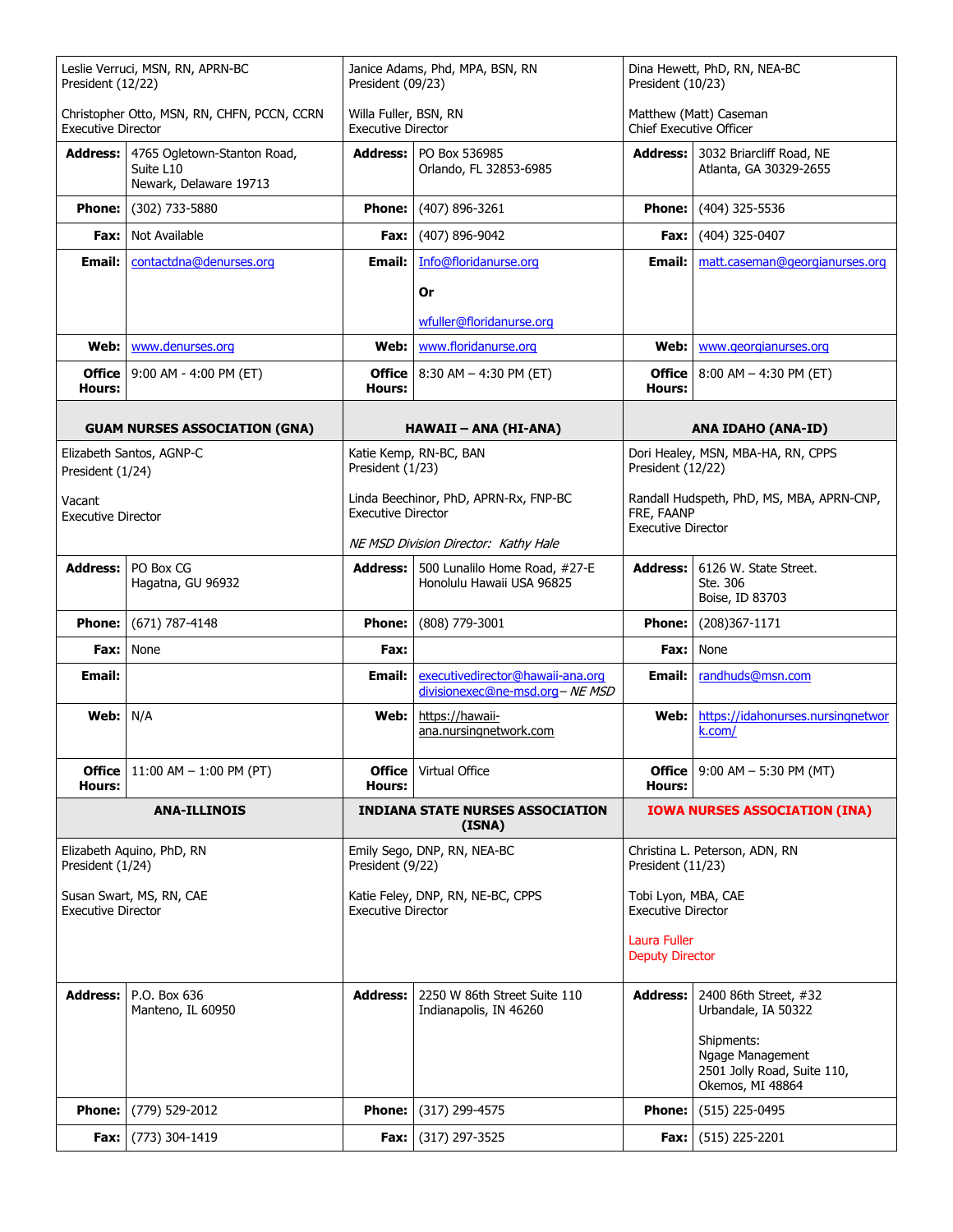| Email:                                          | syswart@ana-illinois.org                                                          | Email:                                           | katie@indiananurses.org                                               | Email:<br><b>DD</b>                            | tmoore@iowanurses.org<br>laur@ana-michigan.org                                       |  |
|-------------------------------------------------|-----------------------------------------------------------------------------------|--------------------------------------------------|-----------------------------------------------------------------------|------------------------------------------------|--------------------------------------------------------------------------------------|--|
|                                                 |                                                                                   |                                                  |                                                                       | Email:                                         |                                                                                      |  |
| Web:                                            | www.ana-illinois.org                                                              | Web:                                             | www.indiananurses.org                                                 | Web:                                           | www.iowanurses.org                                                                   |  |
| <b>Office</b><br>Hours:                         | $9:00$ AM $-5:00$ PM (CT)                                                         | Hours:                                           | <b>Office</b>   8:30 AM $-$ 4:30 PM (ET)                              | <b>Office</b><br>Hours:                        | $9:00$ AM $- 2:00$ PM (CT)                                                           |  |
| KANSAS STATE NURSES ASSOCIATION<br>(KSNA)       |                                                                                   |                                                  | <b>KENTUCKY NURSES ASSOCIATION (KNA)</b>                              |                                                | <b>LOUISIANA STATE NURSES</b><br><b>ASSOCIATION (LSNA)</b>                           |  |
| Linda Adams Wendling, PhD<br>President (1/24)   |                                                                                   | Donna Meador, SR, MSN, RN, CENP<br>Pres. (11/22) |                                                                       |                                                | Joan "Ecoee" Rooney, DNP, RN-BC, SANE-A<br>Pres. (4/23)                              |  |
| Kelly Sommers, BSN, RN<br><b>State Director</b> |                                                                                   | <b>Executive Director</b>                        | Delanor Manson, MA, BSN, RN                                           | Thea Ducrow, Ph.D<br><b>Executive Director</b> |                                                                                      |  |
|                                                 | Midwest MSD Division CEO: Jill Kliethermes                                        |                                                  |                                                                       |                                                |                                                                                      |  |
| <b>Address:</b>                                 | 3340 American Avenue<br>Ste. F<br>Jefferson City, MO 65109                        | <b>Address:</b>                                  | 305 Townepark Circle, Suite 100<br>Louisville, KY 40243               | <b>Address:</b>                                | 543 Spanish Town Road<br>Baton Rouge LA 70802                                        |  |
| <b>Phone:</b>                                   | (785) 233-8638                                                                    | <b>Phone:</b>                                    | (502) 245-2843                                                        | <b>Phone:</b>                                  | (225) 605-3090<br>(800) 457-6378                                                     |  |
| Fax:                                            | (785) 233-522                                                                     | Fax:                                             | (502) 245-2844                                                        | Fax:                                           | (225) 201-0971                                                                       |  |
| Email:                                          | director@ksnurses.om<br>jill@midwestnurses.org<br><b>MSD CEO Jill Kliethermes</b> | Email:                                           | dmanson@Kentucky-Nurses.org                                           | Email:                                         | executivedirector@Isna.org                                                           |  |
| Web:                                            | www.ksnurses.com                                                                  | Web:                                             | https://kentucky-<br>nurses.nursingnetwork.com/                       | Web:                                           | www.lsna.org                                                                         |  |
| <b>Office</b><br>Hours:                         | $8:00$ AM $-5:00$ PM (CT)                                                         | Hours:                                           | <b>Office</b>   9:00 AM $-$ 5:00 PM (ET)                              | <b>Office</b><br>Hours:                        | $9:00$ AM $-$ 4:00 PM (CT)                                                           |  |
|                                                 |                                                                                   |                                                  |                                                                       |                                                |                                                                                      |  |
|                                                 | <b>ANA-MAINE (ANA-ME)</b>                                                         |                                                  | <b>MARYLAND NURSES ASSOCIATION (MNA)</b>                              |                                                | <b>ANA MASSACHUSETTS</b>                                                             |  |
| President (10/22)                               | Juliana L'Heureux, BS, MHSA, RN                                                   |                                                  | Christie Simon-Waterman, DNP, CRNP, RN,<br>DWC, WCC President (12/23) | President (4/23)                               | Lynne Hancock, MSN, RN, NE-BC                                                        |  |
| <b>Executive Director</b>                       | Jean Dyer, Ph.D., MSN, BSN, CNE                                                   | <b>Executive Director</b>                        | Jacqueline Patterson, MBA                                             | RN, BSN, CME, CNE<br><b>Executive Director</b> | Carmela (Cammie) Townsend, DNP, MS, MBA,                                             |  |
| <b>Address:</b>                                 | P O Box 647<br>Kennebunk, ME 04043                                                |                                                  | Address: 6 Park Center Court, Suite 212<br>Owings Mills, MD 21117     | Address:                                       | PO Box 285<br>Milton, MA 02186<br>Shipments:<br>70 Warren Road,<br>Ashland, MA 01721 |  |
| <b>Phone:</b>                                   | (207) 281-2091- Irene (Treasurer)<br>(877) 810-5972 x700                          | <b>Phone:</b>                                    | (443) 334-5110                                                        | <b>Phone:</b>                                  | $(617)$ 990-2856                                                                     |  |
| Fax:                                            | Not Available                                                                     | Fax:                                             | (443) 334-5109                                                        | Fax:                                           | Not Available                                                                        |  |
| Email:                                          | dyerjean@gmail.com                                                                | Email:                                           | jpatterson@marylandrn.org                                             | Email:                                         | ctownsend@anamass.org                                                                |  |
| Web:                                            | https://anamaine.nursingnetwork.co<br>m/                                          | Web:                                             | https://mna.nursingnetwork.com/                                       | Web:                                           | www.anamass.org                                                                      |  |
| <b>Office</b><br>Hours:                         | Virtual Office (ET)                                                               | <b>Office</b><br>Hours:                          | 8:30 AM $-$ 4:30 PM (ET)                                              | <b>Office</b><br>Hours:                        | Not Available (ET)                                                                   |  |
|                                                 | <b>ANA MICHIGAN</b>                                                               |                                                  | <b>MINNESOTA ORGANIZATION OF</b><br><b>REGISTERED NURSES (MNORN)</b>  |                                                | <b>MISSISSIPPI NURSES ASSOCIATION</b><br>(MNA)                                       |  |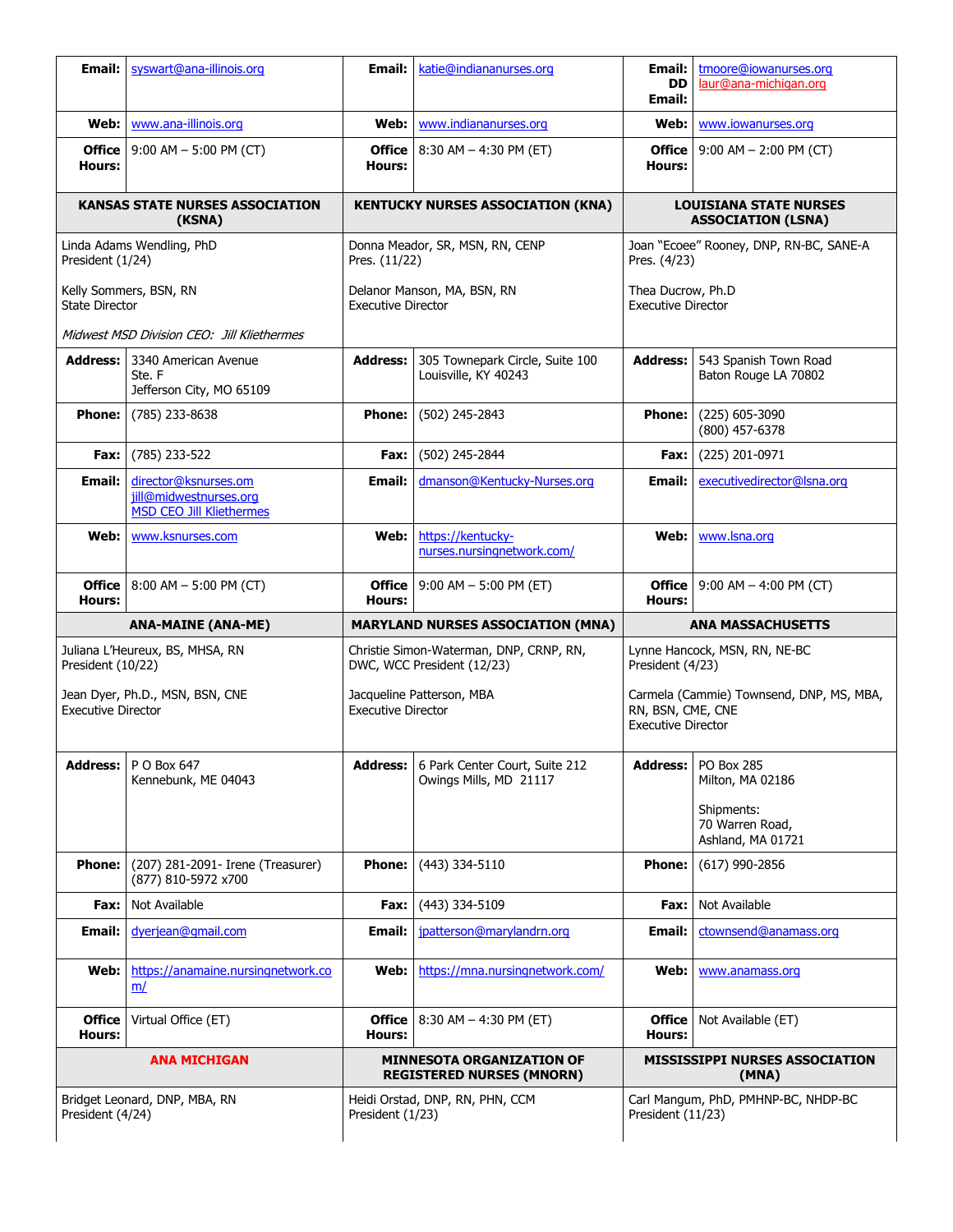| Tobi Lyon, MBA, CAE<br><b>Executive Director</b>                   |                                                                                   | Kathi Koehn, MA, RN, FAAN<br><b>Executive Director</b>              |                                                                   | Teresa Malone, PhD, RN<br><b>Executive Director</b>                       |                                                                |
|--------------------------------------------------------------------|-----------------------------------------------------------------------------------|---------------------------------------------------------------------|-------------------------------------------------------------------|---------------------------------------------------------------------------|----------------------------------------------------------------|
| Laura Fuller<br><b>Deputy Director</b>                             |                                                                                   |                                                                     |                                                                   |                                                                           |                                                                |
| <b>Address:</b>                                                    | Shipments:<br>Ngage Management<br>2501 Jolly Road, Suite 110, Okemos,<br>MI 48864 | <b>Address:</b>                                                     | 753 Ashland Avenue<br>St. Paul, MN 55104                          | <b>Address:</b>                                                           | 31 Woodgreen Place<br>Madison, MS 39110                        |
| <b>Phone:</b>                                                      | 517) 325-5306                                                                     | Phone:                                                              | $(651)$ 271-5863                                                  | <b>Phone:</b>                                                             | $(601) 898 - 0670$                                             |
| Fax:                                                               | (517) 220-2969                                                                    | Fax: I                                                              | Not Available                                                     | Fax:                                                                      | $(601)$ 898-0190                                               |
| Email:<br>DD<br><b>Email:</b>                                      | tobi@ana-michigan.org<br>laura@ana-michigan.org                                   | Email:                                                              | minnesotaorn@gmail.com or<br>kkoehn@me.com or<br>kkoehn@mnorn.org | Email:                                                                    | tmalone@msnurses.org                                           |
| Web:                                                               | http://www.ana-michigan.org/                                                      | Web:                                                                | www.mnorn.org                                                     | Web:                                                                      | www.msnurses.org                                               |
| <b>Office</b><br><b>Hours:</b>                                     | $8:00$ AM $-5:00$ PM (ET)                                                         | Office  <br>Hours:                                                  | Not Available (CT)                                                | <b>Office</b><br>Hours:                                                   | $8:00$ AM $-$ 4:30 PM (CT)                                     |
|                                                                    | <b>MISSOURI NURSES ASSOCIATION (MONA)</b>                                         |                                                                     | <b>MONTANA NURSES ASSOCIATION (MNA)</b>                           |                                                                           | <b>NEBRASKA NURSES ASSOCIATION (NNA)</b>                       |
| Caryl Goodyear, PhD<br>President (12/23)                           |                                                                                   | President (1/24)                                                    | Anna Svendsen-Ammons, BSN, RN, PCCN                               | President (11/22)                                                         | Kari Wade, EDD, MSN, CNE                                       |
| Heidi Lucas, MPA<br><b>State Director</b>                          |                                                                                   | Vicky Byrd, RN, OCN<br><b>Executive Director</b>                    |                                                                   | Kim Houtwed, MBA, BSN, RN<br><b>State Director</b>                        |                                                                |
| Jill Kliethermes, APRN, BC, FNP<br><b>Midwest MSD Division CEO</b> |                                                                                   |                                                                     |                                                                   | Midwest MSD Division CEO: Jill Kliethermes                                |                                                                |
| <b>Address:</b>                                                    | 3340 American Avenue<br>Suite F<br>Jefferson City, MO 65109                       | <b>Address:</b>                                                     | 20 Old Montana State Highway<br>Clancy, MT 59634                  | <b>Address:</b>                                                           | 3340 American Ave.<br>Ste. F<br>Jefferson City, MO 65109       |
| <b>Phone:</b>                                                      | (573) 636-4623 Ext. 100                                                           | <b>Phone:</b>                                                       | (406) 442-6710                                                    | <b>Phone:</b>                                                             | (888) 885-7025<br>(573) 636-4623                               |
| Fax:                                                               | (573) 636-9576                                                                    | Fax: I                                                              | (406) 442-1841                                                    | Fax:                                                                      | Not Available                                                  |
| Email:                                                             | director@missourinurses.org<br>jill@midwestnurses.org - MW MSD                    | Email:                                                              | vicky@mtnurses.org                                                | Email:                                                                    | Director@nebraskanurses.org<br>jill@midwestnurses.org - MW MSD |
| Web:                                                               | www.missourinurses.org                                                            | Web: l                                                              | https://mtnurses.nursingnetwork.co<br>m/                          | Web:                                                                      | www.nebraskanurses.org                                         |
| <b>Office</b><br><b>Hours:</b>                                     | $8:30$ AM $-$ 4:30 PM (CT)                                                        | Office<br>Hours:                                                    | $8:30$ AM $-$ 4:30 PM (MT)                                        | <b>Office</b><br>Hours:                                                   | $8:30$ AM $-$ 4:30 PM (MT)                                     |
|                                                                    | <b>NEVADA NURSES ASSOCIATION (NNA)</b>                                            | <b>NEW HAMPSHIRE NURSES ASSOCIATION</b><br>(NHNA)                   |                                                                   | <b>NEW JERSEY STATE NURSES</b><br><b>ASSOCIATION (NJSNA)</b>              |                                                                |
| President (9/22)                                                   | Mary D. Bondmass, PhD, RN, CNE                                                    | Holly McCormack, DNP, RN<br>President (12/24)                       |                                                                   | Mary Ellen Levine, DNP, MSN, RN<br>President (12/22)                      |                                                                |
| Starla Gallagher<br><b>Executive Director</b>                      |                                                                                   | Pamela Pershing Dinapoli, PhD, RN, CNL<br><b>Executive Director</b> |                                                                   | Judith Schmidt, DHA, MSN, RN, ONC, CCRN<br><b>Chief Executive Officer</b> |                                                                |
| Linda Bowman, RN<br>Advisor                                        |                                                                                   |                                                                     |                                                                   |                                                                           |                                                                |
| <b>Address:</b>                                                    | PO Box 34660<br>Reno, NV 89533                                                    | <b>Address:</b>                                                     | 25 Hall Street, Unit 1E<br>Concord, NH 03301                      | <b>Address:</b>                                                           | 1479 Pennington Rd.<br>Trenton, NJ 08618-2661                  |
| <b>Phone:</b>                                                      | (775) 747-2333                                                                    | <b>Phone:</b>                                                       | (877) 810-5972 x701                                               | <b>Phone:</b>                                                             | (609) 883-5335                                                 |
| Fax:                                                               | Not Available                                                                     | Fax: I                                                              | Not Available                                                     | Fax:                                                                      | $(609) 883 - 5343$                                             |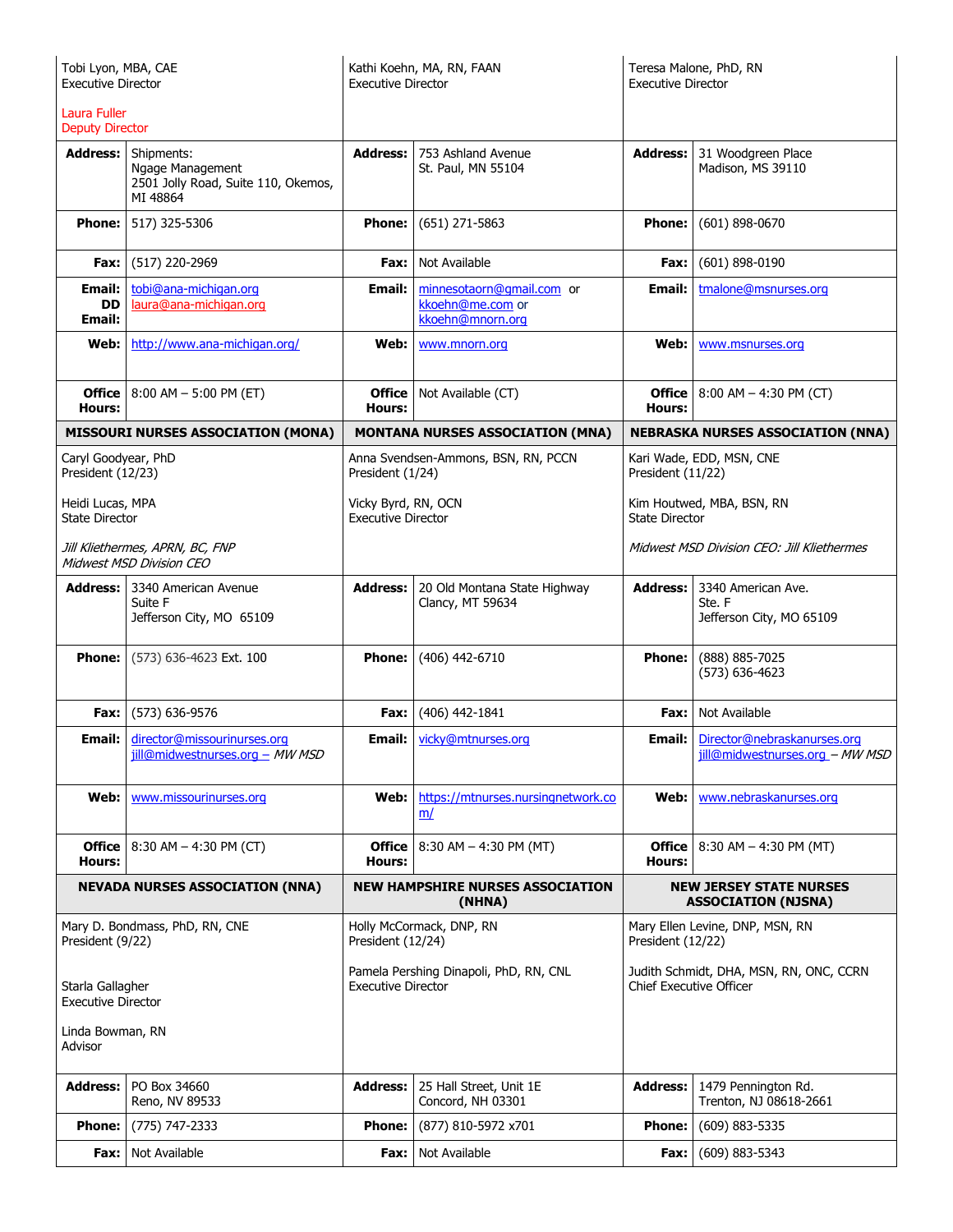| <b>Email:</b>                                           | lbowman@nvnurses.org<br>executivedirector@nynurses.org                      | Email: I                                                | nhna.ned@gmail.com                                                                     | Email:                                                    | judy@njsna.org                                                           |  |
|---------------------------------------------------------|-----------------------------------------------------------------------------|---------------------------------------------------------|----------------------------------------------------------------------------------------|-----------------------------------------------------------|--------------------------------------------------------------------------|--|
| Web:                                                    | www.nvnurses.org                                                            | Web: l                                                  | https://nhnurses.nursingnetwork.co<br>m/                                               |                                                           | Web:   www.njsna.org                                                     |  |
| <b>Office</b><br>Hours:                                 | Variable hours                                                              | Hours:                                                  | <b>Office</b>   9:00 AM $-$ 5:00 PM (ET)                                               | Hours:                                                    | <b>Office</b>   8:30 AM $-$ 4:30 PM (ET)                                 |  |
| <b>NEW MEXICO NURSES ASSOCIATION</b><br>(NMNA)          |                                                                             | <b>ANA-NEW YORK (ANA-NY)</b>                            |                                                                                        | <b>NORTH CAROLINA NURSES</b><br><b>ASSOCIATION (NCNA)</b> |                                                                          |  |
| Michael Shannon, MSN, RN<br>President (1/24)            |                                                                             | Marilyn L. Dollinger, DNS, FNP, RN<br>President (10/22) |                                                                                        | Meka Douthit El, DNP, RN, NE-BC<br>President (9/23)       |                                                                          |  |
| Deborah J. Walker, MSN, RN<br><b>Executive Director</b> |                                                                             |                                                         | Jeanine Santelli, PhD, RN, AGPCNP-BC, FAAN<br><b>Executive Director</b>                |                                                           | Tina Gordon, MPA, CAE, FACHE<br><b>Chief Executive Officer</b>           |  |
| <b>Address:</b>                                         | PO Box 418<br>Santa Fe, NM 87504                                            | Address:                                                | 150 State St.<br>4 <sup>th</sup> Floor<br>Albany, NY 12207                             | <b>Address:</b>                                           | 4350 Lassiter at North Hills<br>Avenue<br>Suite 250<br>Raleigh, NC 27609 |  |
| <b>Phone:</b>                                           | (505) 471-3324                                                              | <b>Phone:</b>                                           | (877) 810-5972                                                                         | Phone:                                                    | (919) 821-4250                                                           |  |
| Fax:                                                    | (877) 350-7499                                                              | Fax:                                                    | Not Available                                                                          | Fax:                                                      | (919) 829-5807                                                           |  |
| Email:                                                  | dwalker@nmna.org                                                            | Email:                                                  | Executivedirector@anany.org                                                            | Email:                                                    | tinagordon@ncnurses.org<br>rns@ncnurses.org                              |  |
| Web:                                                    | https://nmna.nursingnetwork.com/                                            | Web:                                                    | https://ananewyork.nursingnetwork<br>.com/                                             | Web:                                                      | www.ncnurses.org                                                         |  |
| Hours:                                                  | <b>Office</b> 8:00 AM - 5:00 PM (MT)                                        | Hours:                                                  | <b>Office</b>   Not Available (ET)                                                     | Hours:                                                    | <b>Office</b>   8:30 AM $-$ 4:30 PM (ET)                                 |  |
| <b>NORTH DAKOTA NURSES ASSOCIATION</b><br>(NDNA)        |                                                                             |                                                         |                                                                                        |                                                           |                                                                          |  |
|                                                         |                                                                             |                                                         | <b>OHIO NURSES ASSOCIATION (ONA)</b>                                                   |                                                           | OKLAHOMA NURSES ASSOCIATION<br>(ONA)                                     |  |
| President (12/22)                                       | Tessa Johnson, MSN, RN                                                      | President (10/23)                                       | Robert Weitzel, Rn, BSN                                                                | Pres. (12/22)                                             | Shelly Wells, PhD, MBA, MS, APRN-CNS                                     |  |
| Sherri Miller, BSN, RN<br><b>Executive Director</b>     |                                                                             | Lisa Ochs<br><b>Chief Executive Officer</b>             |                                                                                        | Jane Nelson, CAE<br><b>Chief Executive Officer</b>        |                                                                          |  |
|                                                         | <b>Address:</b>   1515 Burnt Boat Drive, Suite C #325<br>Bismarck, ND 58503 |                                                         | Address: 3760 Ridge Mill Dr.<br>Columbus, OH 43026                                     |                                                           | <b>Address:</b> 6608 N. Western, #627<br>Oklahoma City, OK 73116         |  |
| <b>Phone:</b>                                           | (701) 335-6376                                                              | <b>Phone:</b>                                           | $(614)$ 448-1047                                                                       | <b>Phone:</b>                                             | (405) 840-3476                                                           |  |
| Fax:                                                    | Not Available                                                               | Fax: I                                                  | $(614)$ 237-6081                                                                       | Fax:                                                      | (405) 840-3013                                                           |  |
| Email:                                                  | director@ndna.org                                                           | Email:                                                  | lochs@ohnurses.org                                                                     | Email:                                                    | jnelson@oklahomanurses.org or<br>ona.ed@oklahomanurses.org               |  |
| Web:                                                    | https://ndna.nursingnetwork.com/                                            | Web:                                                    | www.ohnurses.org                                                                       | Web: l                                                    | https://ona.nursingnetwork.com/                                          |  |
| <b>Office</b><br>Hours:                                 | Virtual Office (ET)                                                         |                                                         | <b>Office</b>   M-Th: 8:30 AM $-$ 4 PM;<br><b>Hours:</b>   Fri.: 8:30 AM $-$ 2 PM (ET) | Hours:                                                    | <b>Office</b>   8:30 AM $-$ 4:30 PM (CT)                                 |  |
|                                                         | <b>OREGON NURSES ASSOCIATION (ONA)</b>                                      |                                                         | <b>PENNSYLVANIA STATE NURSES</b><br><b>ASSOCIATION (PSNA)</b>                          |                                                           | ANA RHODE ISLAND (ANA-RI)                                                |  |
| Lynda Pond, RN, RNC<br>President (7/22)                 |                                                                             | President (12/22)                                       | Deb Cardenas, DNP, MSN, RN                                                             | Leigh Hubbard, Rn, MS<br>President (12/22)                |                                                                          |  |
| Anne Piazza, MBA<br><b>Executive Director</b>           |                                                                             | <b>Chief Executive Officer</b>                          | Wayne E. Reich Jr. MSN, MBA, RN                                                        | Donna Policastro, RNP<br><b>Executive Director</b>        |                                                                          |  |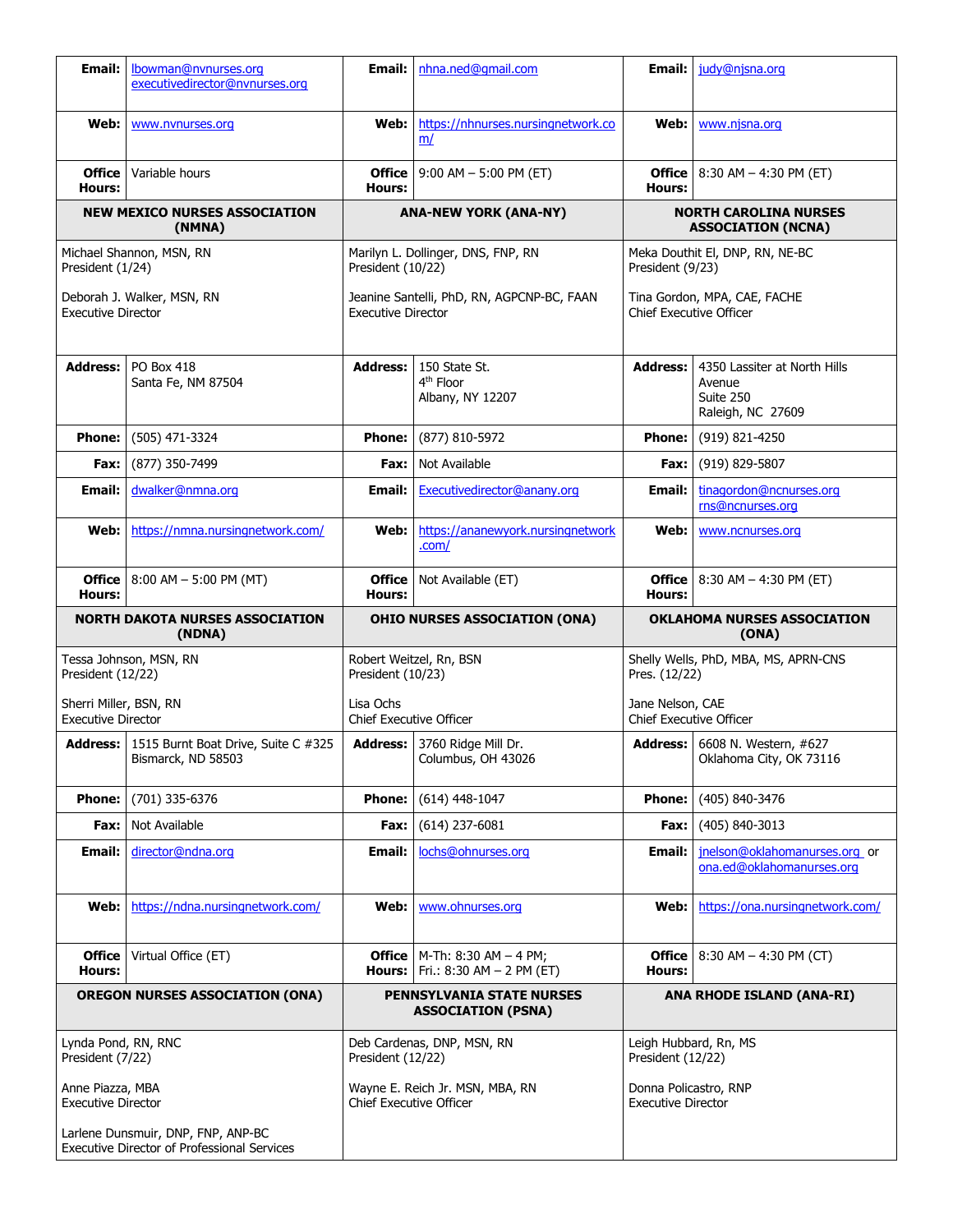| <b>Address:</b>                                                 | 18765 SW Boones Ferry Rd., Ste.<br>200<br>Tualatin, OR 97062        | <b>Address:</b>                                                  | 3605 Vartan Way, Suite 203<br>Harrisburg, PA 17110                                                     | <b>Address:</b>                                          | 1800 Mineral Spring Avenue Ste. D<br>North Providence, RI 02904  |
|-----------------------------------------------------------------|---------------------------------------------------------------------|------------------------------------------------------------------|--------------------------------------------------------------------------------------------------------|----------------------------------------------------------|------------------------------------------------------------------|
| <b>Phone:</b>                                                   | (503) 293-0011                                                      | <b>Phone:</b>                                                    | $(717)$ 657-1222 x 200<br>(888) 707-7762                                                               | <b>Phone:</b>                                            | (877) 810-5972 ext. 703                                          |
| Fax:                                                            | (503) 293-0013                                                      | Fax:                                                             | (717) 657-3796                                                                                         | Fax:                                                     | (401) 331-5646                                                   |
| Email:                                                          | ona@oregonrn.org<br>dunsmuir@oregonrn.org<br>piazza@oregonrn.org    | Email:                                                           | wreich@psna.org                                                                                        | Email:                                                   | dpolicastro@risna.org                                            |
| Web:                                                            | www.oregonrn.org                                                    | Web:                                                             | www.psna.org                                                                                           | Web:                                                     | https://risna.nursingnetwork.com/                                |
| Hours:                                                          | <b>Office</b>   8:30 AM $-$ 4:30 AM (PT)                            | Hours:                                                           | <b>Office</b>   8:30 AM - 4:30 PM (ET)                                                                 | <b>Office</b><br>Hours:                                  | $9:00$ AM $-$ 4:00 PM (ET)                                       |
|                                                                 | SOUTH CAROLINA NURSES ASSOCIATION<br>(SCNA)                         |                                                                  | <b>SOUTH DAKOTA NURSES ASSOCIATION</b><br>(SDNA)                                                       | <b>TENNESSEE NURSES ASSOCIATION (TNA)</b>                |                                                                  |
| Kelly Bouthillet, DNP, APRN, CCNS, ACNP-BC<br>President (12/22) |                                                                     | President (10/23)                                                | Deb Fischer Clemens, BSN, MHA                                                                          | President (10/23)                                        | Julie Hamm, MSN, ACNP-BC                                         |
| Judith C. Thompson, IOM<br><b>Chief Executive Officer</b>       |                                                                     | Eric Ollila, MA<br><b>Executive Director</b>                     |                                                                                                        | Kirk Lawson, CAE<br><b>Executive Director</b>            |                                                                  |
| <b>Address:</b>                                                 | 1301 Gervais Street<br>Suite 802<br>Columbia, SC 29201              | <b>Address:</b>                                                  | Mailing:<br>PO Box 1015<br>Pierre SD, 57501-1015<br>5740 East Red Oak Dr. #11<br>Sioux Falls, SD 57110 | <b>Address:</b>                                          | 545 Mainstream Drive, Suite 405<br>Nashville, TN 37228-1296      |
| <b>Phone:</b>                                                   | (803) 252-4781                                                      | <b>Phone:</b>                                                    | $(605)$ 945-4265                                                                                       | <b>Phone:</b>                                            | $(615)$ 254-0350                                                 |
| Fax:                                                            | (803) 779-3870                                                      | Fax:                                                             | (888) 425-3032                                                                                         | Fax:                                                     | $(615)$ 254-0303                                                 |
| Email:                                                          | Judith@scnurses.org                                                 | Email:                                                           | contactus@sdnurses.org                                                                                 | Email:                                                   | kirk.lawson@tnaonline.org                                        |
| Web:                                                            | www.scnurses.org                                                    | Web:                                                             | https://sdnursesassociation.nursing<br>network.com/                                                    | Web:                                                     | www.tnaonline.org                                                |
| Hours:                                                          | <b>Office</b>   8:30 AM $-$ 4:30 PM (ET)                            | Hours:                                                           | <b>Office</b>   $8:00$ AM $-$ 5:00 PM (CT)                                                             | <b>Office</b><br>Hours:                                  | 8:30 AM $-$ 4:30 PM (CT)                                         |
| <b>TEXAS NURSES ASSOCIATION (TNA)</b>                           |                                                                     |                                                                  | <b>UTAH NURSES ASSOCIATION (UNA)</b>                                                                   |                                                          | <b>ANA-VERMONT</b>                                               |
| President (7/22)                                                | Tammy Eades, Phd, MSN, RN                                           | Sharon K. Dingman DNP, MS, BSN, RN<br>President (12/22)          |                                                                                                        | Jessilyn Dolan, RN, CMT, CLD<br>President (10/22)        |                                                                  |
| Julia Menegay, SHRP                                             | Interim Chief Executive Officer                                     | Andrew Nydegger, DNP, RN, CNE<br><b>Incoming President Elect</b> |                                                                                                        | Amy Martone, CPHRM, MBA, RN<br><b>Executive Director</b> |                                                                  |
|                                                                 |                                                                     | Elizabeth "Liz" Close, PhD, RN<br><b>Executive Director</b>      |                                                                                                        | NE MSD Division Director - Kathy Hale                    |                                                                  |
| <b>Address:</b>                                                 | 4807 Spicewood Springs Rd.<br>Bldg 3, Suite 100<br>Austin, TX 78759 | Address:                                                         | 434 Ascension Way, Suite 500<br>Murray, UT 84123                                                       | <b>Address:</b>                                          | 4 Carmichael Street,<br>Suite #111, #215<br>Essex, Vermont 05452 |
| <b>Phone:</b>                                                   | $(512)$ 452-0645                                                    | <b>Phone:</b>                                                    | (801) 272-4510                                                                                         | <b>Phone:</b>                                            | (877) 810-5972 ext. 704                                          |
| Fax:                                                            | $(512)$ 452-0648                                                    | Fax:                                                             | (801) 272-4322                                                                                         | Fax:                                                     | (802) 651-8998                                                   |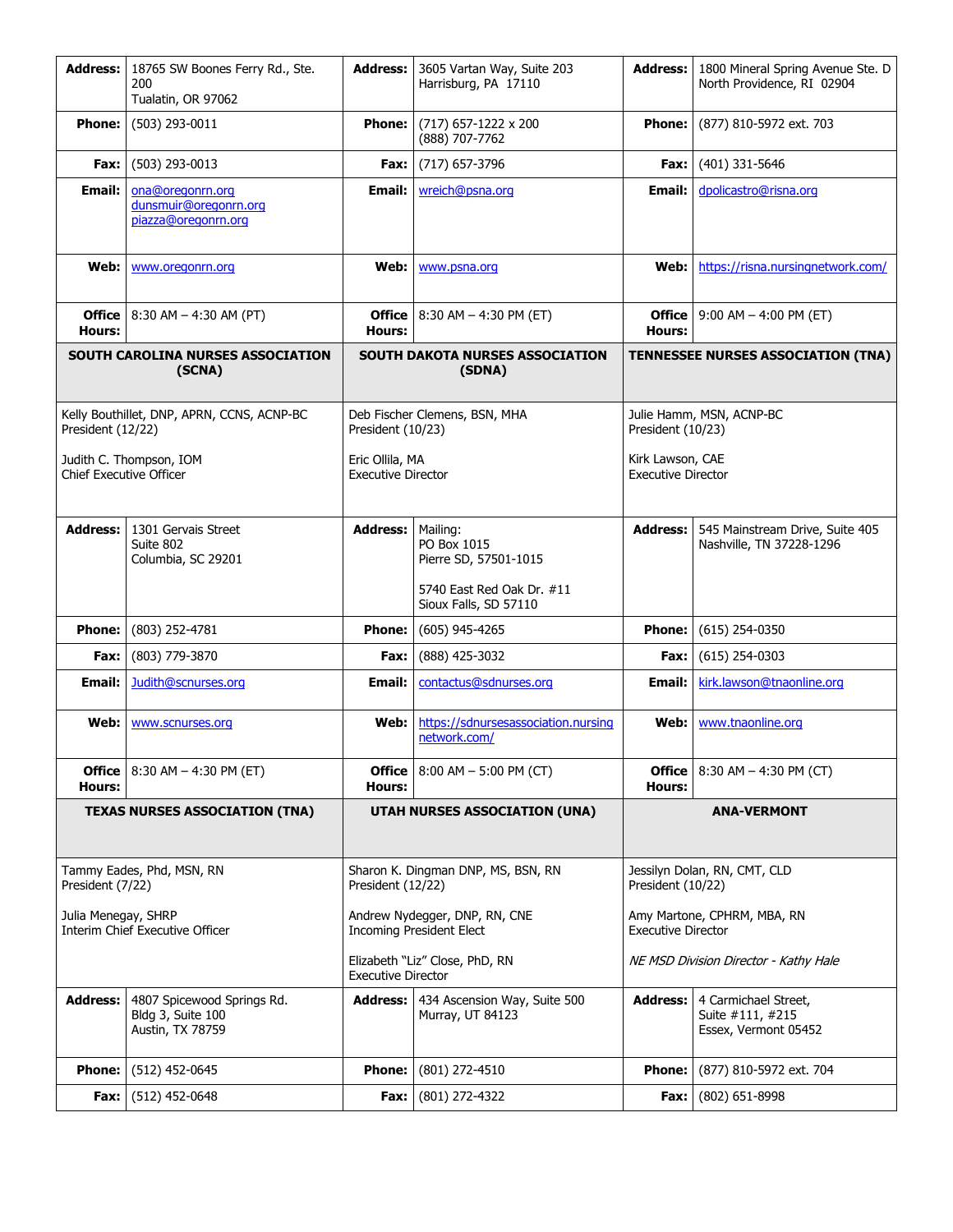| Email:                                                           | jmenegay@texasnurses.org                                          | Email:                                         | execdirector@utnurse.org                                                       | Email:                                                                | vtnurse@ana-vermont.org                                                           |
|------------------------------------------------------------------|-------------------------------------------------------------------|------------------------------------------------|--------------------------------------------------------------------------------|-----------------------------------------------------------------------|-----------------------------------------------------------------------------------|
|                                                                  |                                                                   |                                                |                                                                                |                                                                       | <b>or</b><br>amy.martone@yale.edu                                                 |
|                                                                  |                                                                   |                                                |                                                                                |                                                                       | divisionexec@ne-msd.org - MSD<br>Leader                                           |
| Web:                                                             | www.texasnurses.org                                               | Web:                                           | www.utnurse.org                                                                | Web:                                                                  | https://anavermont.nursingnetwor<br>k.com/                                        |
| <b>Office</b><br>Hours:                                          | $8:00$ AM $-5:00$ PM (CT)                                         | Hours:                                         | <b>Office</b>   $9:00$ AM $- 3:00$ PM (MT)                                     | <b>Office</b><br>Hours:                                               | $9:00$ AM $-$ 3:00 PM (ET)                                                        |
| <b>VIRGIN ISLANDS STATE NURSES</b><br><b>ASSOCIATION (VISNA)</b> |                                                                   | <b>VIRGINIA NURSES ASSOCIATION (VNA)</b>       |                                                                                | <b>WASHINGTON STATE NURSES</b><br><b>ASSOCIATION (WSNA)</b>           |                                                                                   |
| Evet Rivera<br>President (1/23)                                  |                                                                   | President (9/22)                               | Linda Shepherd, MBA, BSN, RN                                                   | Lynnette Vehrs, MN, RN<br>President (8/23)                            |                                                                                   |
| <b>Executive Director</b>                                        | Joyce Heyliger, MSN, MPH, RN                                      | Janet Wall, MA<br>Chief Executive Officer      |                                                                                | <b>Executive Director</b>                                             | David Keepnews, DrPH, JD, RN, FAAN                                                |
| <b>Address:</b>                                                  | PO Box 3617<br>Christiansted, VI 00822                            | Address: I                                     | 2819 N. Parham Rd.<br>Ste. 230<br>Richmond, VA 23294                           | Address:                                                              | 575 Andover Park West, Suite 101<br>Seattle, WA 98188-3321                        |
| <b>Phone:</b>                                                    | (340) 244-6874                                                    | <b>Phone:</b>                                  | (804) 282.1808                                                                 | <b>Phone:</b>                                                         | (206) 575-7979                                                                    |
| Fax:                                                             | Not Available                                                     | Fax:                                           | (804) 282-4916                                                                 | Fax:                                                                  | (206) 575-1908                                                                    |
| Email:                                                           | visnaus@icloud.com                                                | Email:                                         | jwall@virginianurses.com                                                       | <b>Email:</b>                                                         | wsna@wsna.org<br>dkeepnews@wsna.org                                               |
| Web:                                                             | https://visna.nursingnetwork.com/                                 | Web:                                           | www.virginianurses.com                                                         | Web:                                                                  | www.wsna.org                                                                      |
| <b>Office</b><br>Hours:                                          | By Appointment                                                    | <b>Office</b><br>Hours:                        | 8:30 AM - 5:00 PM                                                              | <b>Office</b><br>Hours:                                               | $8:30$ AM $-$ 4:30 PM (PT)                                                        |
| <b>WEST VIRGINIA NURSES ASSOCIATION</b><br>(WVNA)                |                                                                   |                                                |                                                                                |                                                                       |                                                                                   |
|                                                                  |                                                                   |                                                | <b>WISCONSIN NURSES ASSOCIATION</b><br>(WNA)                                   |                                                                       | <b>WYOMING NURSES ASSOCIATION (WNA)</b>                                           |
| FNP-C<br>President (12/22)<br>Julie Huron,                       | Loretta "Joyce" Wilson, APRN, MSN, BSN, RN,                       | President (12/22)<br><b>Executive Director</b> | Elizabeth S. Markham, PhD, MSN, BSN, RN<br>Gina Dennik-Champion, MSN, MSHA, RN | President (10/22)<br>Andrea Starmer, CMP<br><b>Executive Director</b> | Marianne Madariaga, MSN, RN                                                       |
| Executive Director<br><b>Address:</b>                            | Mailing Address:<br>PO Box 1946<br>Charleston, WV 25327           | <b>Address:</b>                                | 2820 Walton Commons<br>Suite 136<br>Madison, WI 53718                          | <b>Address:</b>                                                       | 301 Thelma Drive #200<br>Casper, Wyoming 82609                                    |
|                                                                  | 1002 Lee Street East<br><b>Suite 1946</b><br>Charleston, WV 25301 |                                                |                                                                                |                                                                       | Shipments:<br>Ngage Management<br>2501 Jolly Road, Suite 110,<br>Okemos, MI 48864 |
| <b>Phone:</b>                                                    | (304) 417-1497<br>(866) 986-8773                                  | <b>Phone:</b>                                  | $(608)$ 221-0383                                                               | <b>Phone:</b>                                                         | $(307)$ 462-2600                                                                  |
| Fax:                                                             | (304) 414-3369                                                    | Fax:                                           | (608) 221-2788                                                                 | Fax:                                                                  | (517) 220-2969                                                                    |
| Email:                                                           | centraloffice@wvnurses.org or<br>juliehuron@me.com                | Email:                                         | gina@wisconsinnurses.org                                                       | Email:                                                                | astarmer@wyonurse.org                                                             |
| Web:                                                             | www.wvnurses.org                                                  | Web:                                           | www.wisconsinnurses.org                                                        | Web:                                                                  | www.wyonurse.org                                                                  |
| <b>Address:</b>                                                  | 8:30 AM $-$ 4:30 PM (ET)                                          | <b>Address:</b>                                | $8:00$ AM $-5:00$ PM (CT)                                                      | <b>Address:</b>                                                       | $8:00$ AM $-$ 5:00 PM (MT)                                                        |